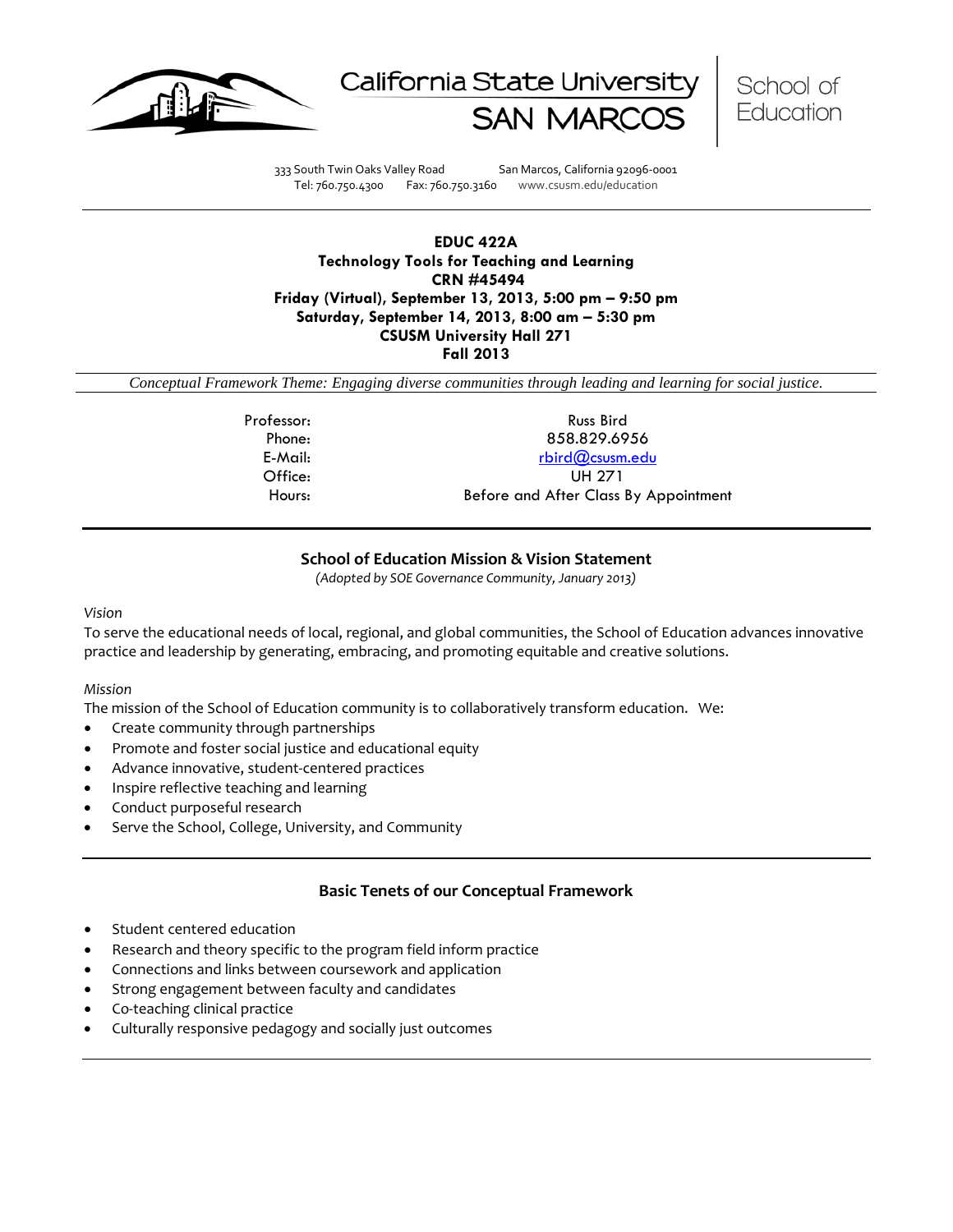## **COURSE DESCRIPTION**

Equivalent to the first third of EDUC 422. Includes the productivity and professional practice skills and concepts in using technology in the classroom. Topics include educational uses of word processing, databases, and spreadsheets. *May not be taken for credit by students who have received credit for EDUC 422 and E494J.*

BIRD: This 1-unit course partially fulfills the technology competencies as identified by the California Commission on Teacher Credentialing (CCTC) and the School of Education's Teacher Performance Expectations (TPEs) in technology, and is being considered for satisfying the Computer Integration Requirement (CIR) for the Liberal Studies Program. This course is designed for teacher candidates who have met the campus-wide Computer Competency Requirement (CCR) and anticipate entrance into the teacher preparation program.

This course focuses on the knowledge and skills necessary to apply education-oriented applications including productivity tools, graphic organizers, databases, spreadsheets, presentation tools, school-appropriate multimedia tools, and communication tools. This course prepares teacher candidates to apply specific educational technologybased applications in methods courses for implementation in teaching and learning with students as well as to their own professional growth. When entering the teacher education program, School of Education faculty assume teacher candidates have competency in the applications covered in this course, and, therefore, will make assignments requiring teacher candidates to apply these skills.

### **Course Prerequisites**

The prerequisite for this course is completion of the campus-wide computer competency requirement. This can be fulfilled by successful completion of one of the following:

- Taking the CSUSM CCR assessment or equivalent course OR
- Completion of an approved computer literacy course at the community college level OR
- Assessment available on first class meeting with instructor approval

### **Course Objectives**

Teacher candidates will demonstrate competency in:

- A. Meeting the ISTE Teacher National Education Technology Standards I V
- B. Using a variety of educational technology tools applied within teaching and learning for the credential program and for use in public school settings; and
- C. Setting up an electronic portfolio for completion in the CSUSM teacher-credentialing program.

### **Required Supplies**

NOTE: It is not necessary to purchase the educational software, as much of the specific software titles are available on the Web in demo-version and/or available on campus.

- A. **[ISTE Online](http://www.google.com/url?q=http%3A%2F%2Fwww.iste.org&sa=D&sntz=1&usg=AFQjCNF6stTT3JrR7_WM904Vk5P6PItkKg) Student Membership:** (\$39.00). Must be purchased by  $2^{nd}$  class meeting.
- B. Task Stream Registration: [http://www.taskstream.com](http://www.google.com/url?q=http%3A%2F%2Fwww.taskstream.com&sa=D&sntz=1&usg=AFQjCNHOd15IzWSqImfDsL6_OUheLA7dqA) (\$25 \$129) Register by  $2^{nd}$  class.
- C. USB storage device (4 gig or larger) or other storage solution: Due beginning of Week 2.
- D. Use of campus email account and Cougar Course for course communication (provided free)

### **Authorization to Teach English Learners**

This credential program has been specifically designed to prepare teachers for the diversity of languages often encountered in California public school classrooms. The authorization to teach English learners is met through the infusion of content and experiences within the credential program, as well as additional coursework. Candidates successfully completing this program receive a credential with authorization to teach English learners. *(Approved by CCTC in SB 2042 Program Standards, August 02)*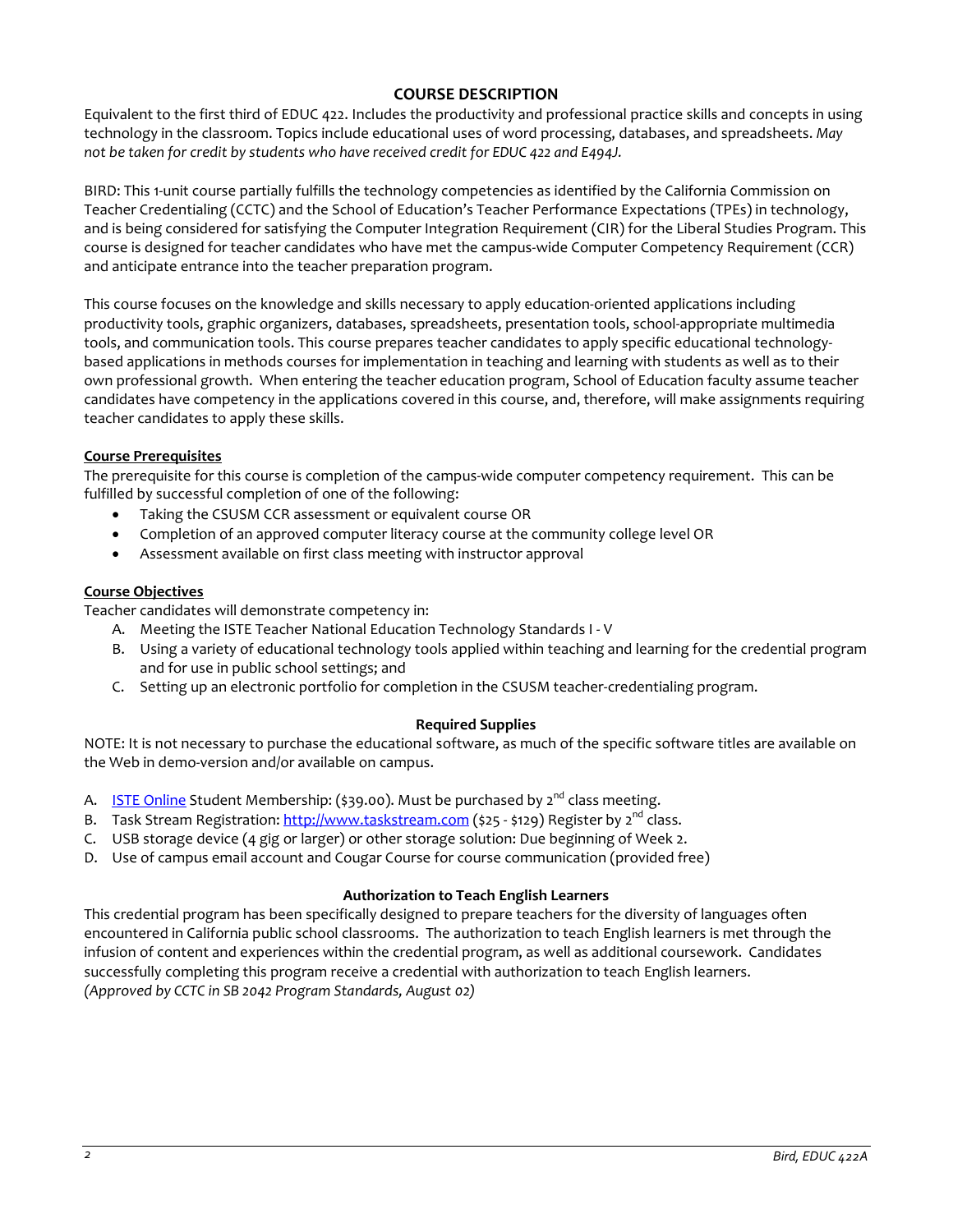# **STUDENT LEARNING OUTCOMES**

### **Teacher Performance Expectation (TPE) Competencies**

This course is designed to help teachers seeking the Multiple and Single Subjects Credential to develop the skills, knowledge, and attitudes necessary to assist schools and districts in implementing an effective program for all students. The successful candidate will be able to merge theory and practice in order to realize a comprehensive and extensive educational program for all students. The following TPEs are addressed in this course:

• CSUSM Local TPE 14 – Technology (Educational Technology): This is based on ISTE NETS: see below

Teaching Performance Expectation (TPE 14) is based on ISTE NETS for teachers 2008 [\(See Nets for Teachers](http://www.google.com/url?q=http%3A%2F%2Fwww.iste.org%2FContent%2FNavigationMenu%2FNETS%2FForTeachers%2F2008Standards%2FNETS_T_Standards_Final.pdf&sa=D&sntz=1&usg=AFQjCNEz4PHdtAi9l905hV3nyMzx8A1RQg) for detailed information).

- 1. Facilitate and Inspire Student Learning and Creativity
- 2. Design and Develop Digital-Age Learning Experiences and Assessments
- 3. Model Digital-Age Work and Learning
- 4. Promote and Model Digital Citizenship and Responsibility
- 5. Engage in Professional Growth and Leadership

### **California Commission on Teacher Credentialing**

- Multiple and Single Subject Program Standard 13: Preparation to Teach Special Populations (Students with Special Needs) in the General Education Classroom
- Preliminary Education Specialist Program Design Standard 6: Using Educational and Assistive Technology

### **California Teacher Performance Assessment (CalTPA)**

Beginning July 1, 2008 all California credential candidates must successfully complete a state-approved system of teacher performance assessment (TPA), to be embedded in the credential program of preparation. At CSUSM this assessment system is called the CalTPA or the TPA for short.

To assist your successful completion of the TPA, a series of informational seminars are offered over the course of the program. TPA related questions and logistical concerns are to be addressed during the seminars. Your attendance to TPA seminars will greatly contribute to your success on the assessment.

Additionally, SoE classes use common pedagogical language, lesson plans (lesson designs), and unit plans (unit designs) in order to support and ensure your success on the TPA and more importantly in your credential program.

The CalTPA Candidate Handbook, TPA seminar schedule, and other TPA support materials can be found on the SoE website: <http://www.csusm.edu/education/CalTPA/ProgramMaterialsTPA.html>

### **Assessment of Professional Dispositions**

Assessing a candidate's dispositions within a professional preparation program is recognition that teaching and working with learners of all ages requires not only specific content knowledge and pedagogical skills, but positive attitudes about multiple dimensions of the profession. The School of Education has identified six dispositions – social justice and equity, collaboration, critical thinking, professional ethics, reflective teaching and learning, and life-long learning—and developed an assessment rubric. For each dispositional element, there are three levels of performance *unacceptable*, *initial target*, and *advanced target*. The description and rubric for the three levels of performance offer measurable behaviors and examples.

The assessment is designed to provide candidates with ongoing feedback for their growth in professional dispositions and includes a self-assessment by the candidate. The dispositions and rubric are presented, explained and assessed in one or more designated courses in each program as well as in clinical practice. Based upon assessment feedback candidates will compose a reflection that becomes part of the candidate's Teaching Performance Expectation portfolio. Candidates are expected to meet the level of *initial target* during the program.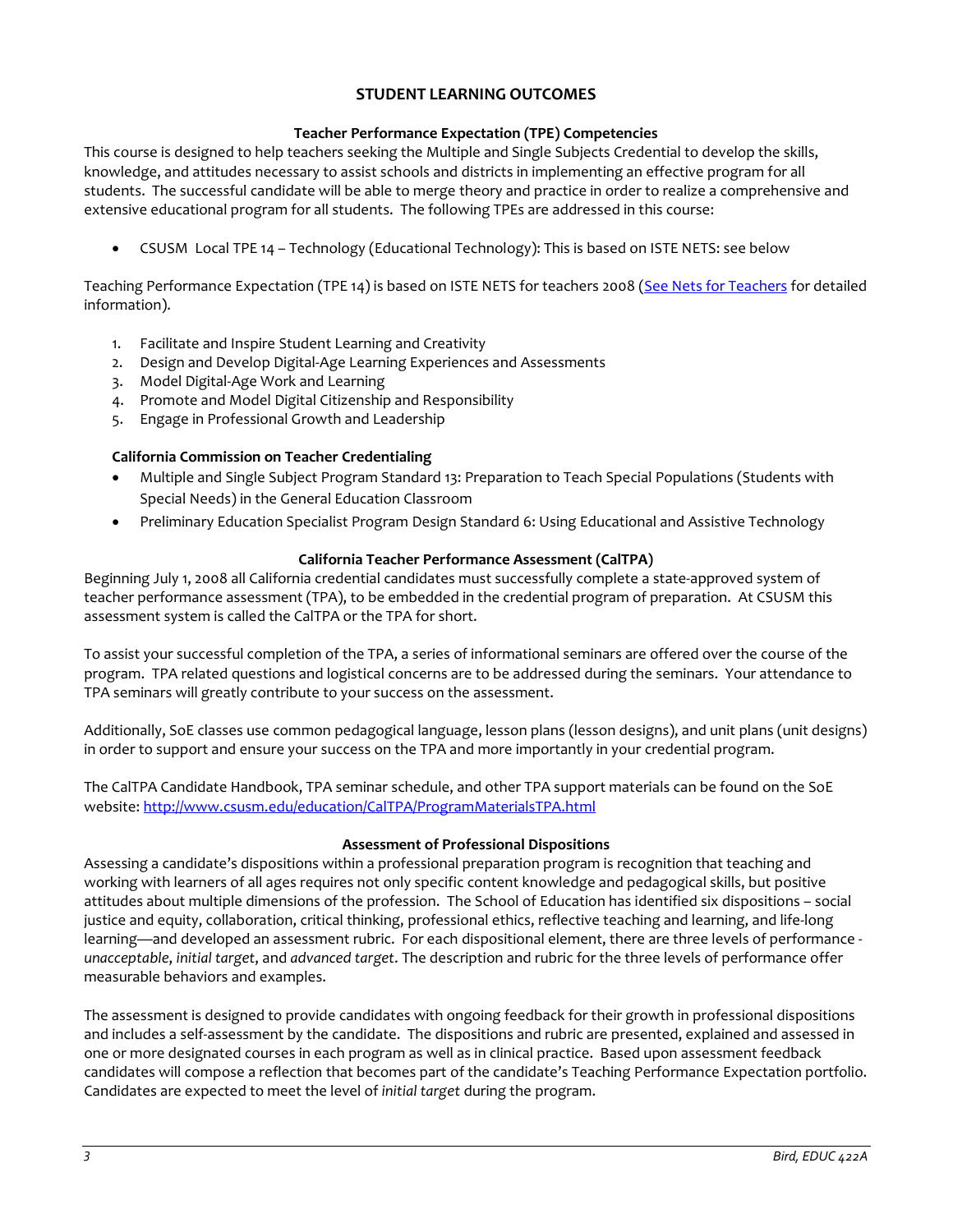### **Professional Dispositions**

The California State University San Marcos School of Education fosters the development of the following professional dispositions among our students:

- Social Justice and Equity: Candidates appreciate the languages, communities, and experiences learners bring to the classroom. Candidates advocate for and support marginalized communities and individuals
- Collaboration: Candidates learn and practice the skills of collaboration in their coursework and use them in their professional interactions with students, colleagues, parents, caregivers and those in the wider community.
- Critical Thinking: Candidates analyze various professional contexts, resulting in more informed decision-making about professional practice.
- Professional Ethics: Candidates learn to make and act on well-reasoned, principled judgments.
- Reflective Teaching and Learning: Candidates critically review their professional practice and the impact it has on student success.
- Life-Long Learning: Candidates are committed to actively seeking new knowledge, skills and experiences throughout their career.

(Adopted by the COE Governance Community on January 19, 2007)

### **School of Education Attendance Policy**

Due to the dynamic and interactive nature of courses in the School of Education, all candidates are expected to attend all classes and participate actively. At a minimum, candidates must attend more than 80% of class time, or s/he may not receive a passing grade for the course at the discretion of the instructor. Individual instructors may adopt more stringent attendance requirements. Should the candidate have extenuating circumstances, s/he should contact the instructor as soon as possible. *(Adopted by the COE Governance Community, December, 1997).*

### **Students with Disabilities Requiring Reasonable Accommodations**

Candidates with disabilities who require reasonable accommodations must be approved for services by providing appropriate and recent documentation to the Office of Disable Student Services (DSS). This office is located in Craven Hall 4300, and can be contacted by phone at (760) 750-4905, or TTY (760) 750-4909. Candidates authorized by DSS to receive reasonable accommodations should meet with their instructor during office hours or, in order to ensure confidentiality, in a more private setting.

### **All University Writing Requirement**

The university writing requirement of 2500 words will be fulfilled through the Taskstream and journal writing assignments.

### **CSUSM Academic Honesty Policy**

"Students will be expected to adhere to standards of academic honesty and integrity, as outlined in the Student Academic Honesty Policy. All written work and oral presentation assignments must be original work. All ideas/materials that are borrowed from other sources must have appropriate references to the original sources. Any quoted material should give credit to the source and be punctuated with quotation marks.

Students are responsible for honest completion of their work including examinations. There will be no tolerance for infractions. If you believe there has been an infraction by someone in the class, please bring it to the instructor's attention. The instructor reserves the right to discipline any student for academic dishonesty in accordance with the general rules and regulations of the university. Disciplinary action may include the lowering of grades and/or the assignment of a failing grade for an exam, assignment, or the class as a whole."

Incidents of Academic Dishonesty will be reported to the Dean of Students. Sanctions at the University level may include suspension or expulsion from the University.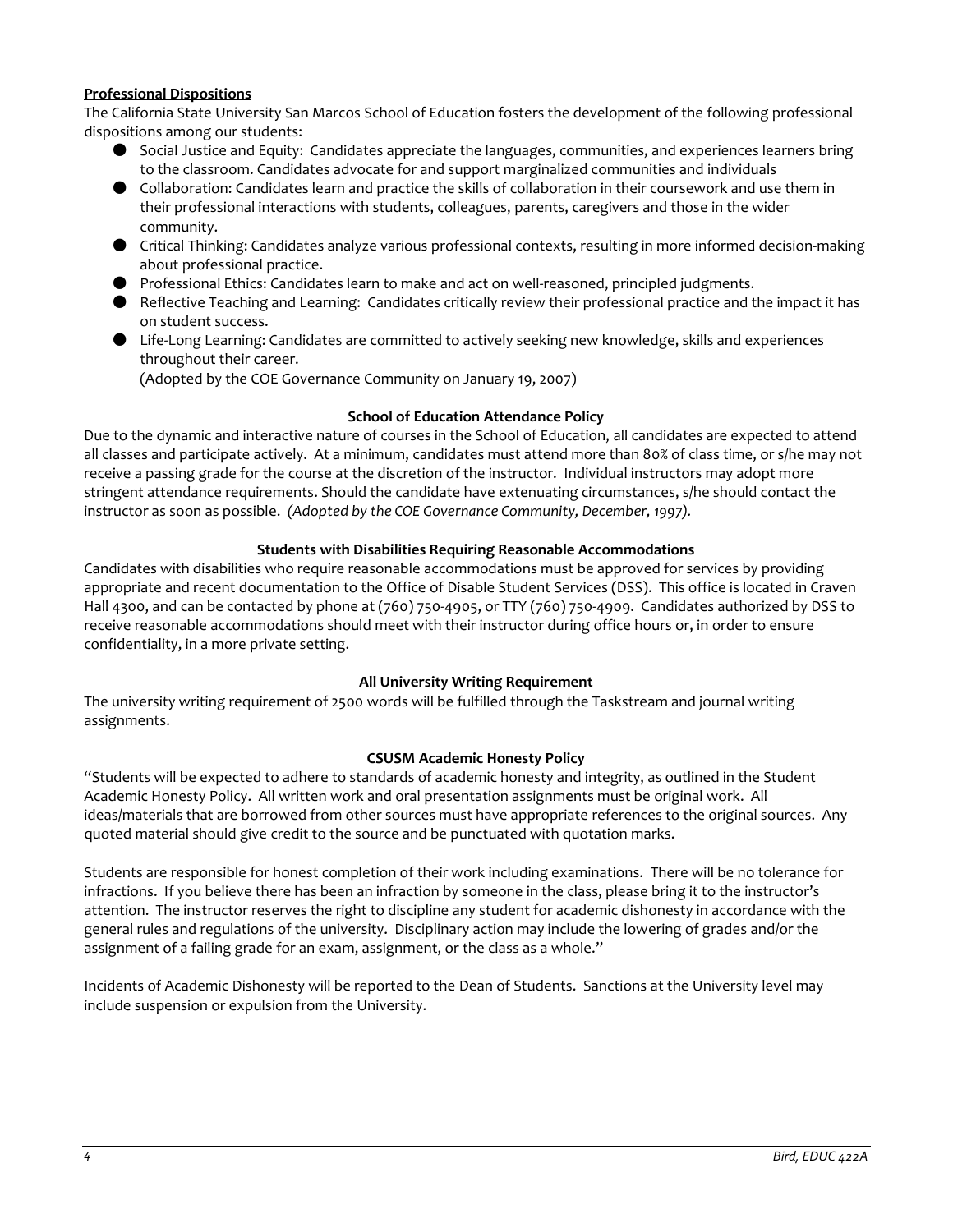## **Plagiarism:**

As an educator, it is expected that each candidate will do his/her own work, and contribute equally to group projects and processes. Plagiarism or cheating is unacceptable under any circumstances. If you are in doubt about whether your work is paraphrased or plagiarized see the Plagiarism Prevention for Students website [http://library.csusm.edu/plagiarism/index.html.](http://library.csusm.edu/plagiarism/index.html) If there are questions about academic honesty, please consult the University catalog.

### **Use of Technology:**

Candidates are expected to demonstrate competency in the use of various forms of technology (i.e. word processing, electronic mail, Moodle, use of the Internet, and/or multimedia presentations). Specific requirements for course assignments with regard to technology are at the discretion of the instructor. Keep a digital copy of all assignments for use in your teaching portfolio. All assignments will be submitted online, and some will be submitted in hard copy as well. Details will be given in class.

### **Electronic Communication Protocol:**

Electronic correspondence is a part of your professional interactions. If you need to contact the instructor, e-mail is often the easiest way to do so. It is my intention to respond to all received e-mails in a timely manner. Please be reminded that e-mail and on-line discussions are a very specific form of communication, with their own nuances and etiquette. For instance, electronic messages sent in all upper case (or lower case) letters, major typos, or slang, often communicate more than the sender originally intended. With that said, please be mindful of all e-mail and on-line discussion messages you send to your colleagues, to faculty members in the School of Education, or to persons within the greater educational community. All electronic messages should be crafted with professionalism and care. Things to consider:

- Would I say in person what this electronic message specifically says?
- How could this message be misconstrued?
- Does this message represent my highest self?
- Am I sending this electronic message to avoid a face-to-face conversation?

In addition, if there is ever a concern with an electronic message sent to you, please talk with the author in person in order to correct any confusion.

### **Course Requirements**

Completion of all assignments listed in the course agenda/schedule according to the instructions.

### **Assignments and Assessment**

In order to successfully complete this course, the assignments must be completed at an acceptable level noted on assignment requirements and project rubrics. In addition to the assignments described below, performance assessment on the teacher candidate's ability to perform tasks using the software will be assessed. Because the content of this course contributes to passage of multiple TPEs, successful completion is imperative. Failure to successfully complete this course will prohibit a teacher candidate from continuing in the program beyond the first semester. The percentage of weight of each assignment is noted next to the description of the topic below.